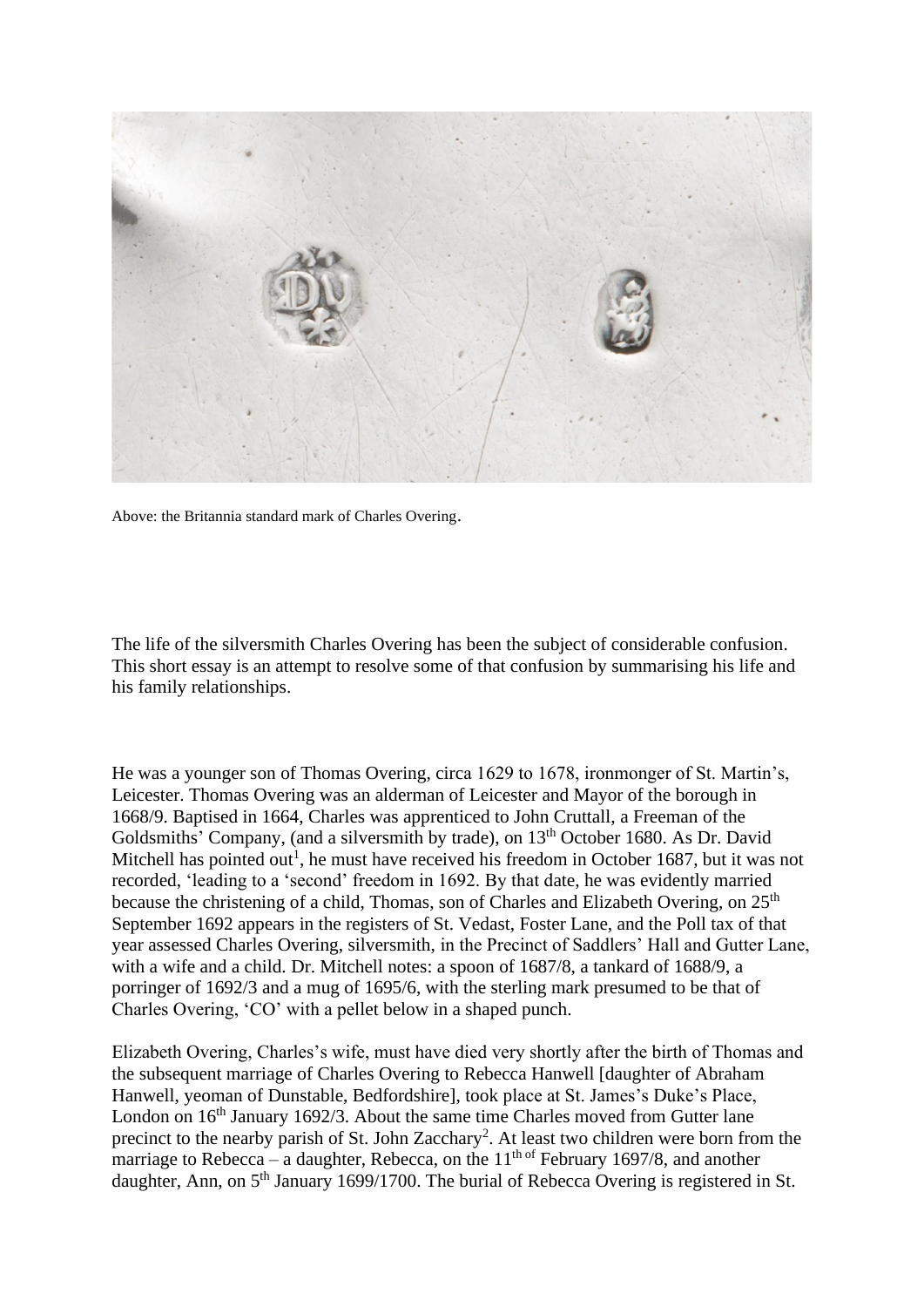John Zachary on the 14<sup>th of</sup> November 1700 and, although the marriage has not been traced, Charles Overing married again - three children are recorded as born to Charles and 'Avis' Overing in the parish of St. John Zachary: John, baptised 15/03/1701/2; Avis, baptised 26/03/1703/4 and buried 26/03/1703/4; Charles baptised 29/10/1704 and, *probably*, buried on May 27<sup>th</sup>, 1708.<sup>3</sup>

Overing took on several apprentices. The first, on  $7<sup>th</sup>$  April 1693, James Middleton, son of Thomas Middleton, Gent. of Stafford. Then on the 28<sup>th of</sup> April 1699, Richard Bailey, son of Anthony Bailey, yeoman of Hampton near Highworth in Wiltshire. Bailey was 'turned over' to John Gibbons in 1704. Thereafter there were three more apprentices: on the  $21<sup>st of</sup> October$ 1700 William Wills, son of Anthony Wills of the Inner Temple, Gent., deceased; on the 24<sup>th of</sup> June 1702 William Hodsoll, son of William Hodsoll, Gent., deceased of Ash in Kent; and on the  $12<sup>th of</sup> September 1704 Philipp Lane, son of Philipp Lane, Taylor of 'Queen Hith',$ London.

In 1697, following the new act which introduced the Britannia standard<sup>4</sup> of silver alloy to replace the previous sterling standard, Overing registered a new mark at the Goldsmiths' Company: 'OV' in gothic letters within a scrollwork cartouche. He remained in the same premises, probably Cary Lane, until 1710. However, at the end of 1706, Overing was declared bankrupt. <sup>5</sup> He continued to work as a silversmith but was also given financial support by the Goldsmiths' Company: in a note in the Admiralty archives<sup>6</sup>, of October and November 1718, Joseph Marlow and John Barton, Wardens of the Goldsmith's Company declare Charles Overing was made bankrupt on 31 January 1706 and '*has since been given small sums to keep his family alive*'. Overing had been security for '*Mr. Essex*' the purser of H.M.S. Worcester, but 'is now bankrupt, so asks '*that the prosecution be stopped*'. The reason for the prosecution is, at present, unknown, but, clearly, Overing had had business interests outside silversmithing.

About 1711, Overing married for a fourth time. This marriage is recorded in '*The Register Book of Marriages performed in the Rules of the Fleet*' 7 but the date is smudged. '*Charles Overing St. Ollives silver street working silversmith widower and Elinn.* [or perhaps Ellinr.] *Grant ditto widow*'. Three children were christened in the parish of St. Olave's: Hester, baptised  $16<sup>th</sup>$  December 1711 and buried  $18<sup>th</sup>$  January 1711/12; Mary, baptised August  $17<sup>th</sup>$ , 1715 [daughter of '*Charles Ovaring and Ellinor his wife*']; Charles baptised 30th June 1717 and buried '*in the Church ground July 20th 1718*.' Charles himself died the following year, buried '*in the Church ground August 21st 1719.*' A mug of 1718 with Overing's mark must have been amongst the last pieces made in his workshop.<sup>8</sup>

David Mitchell states that by 1718 Overing had been employed as '*Assistant in Firing*' at the Assay Office and his eldest son, Thomas, as '*Drawer*'. Thomas had been made free of the Goldsmiths' Company by patrimony in  $1716<sup>9</sup>$ . Charles's other surviving son, John, was apprenticed to John East of the Goldsmiths' Company in September 1715 and turned over to his father in February 1717, before being made free of the company by patrimony in 1721 after his father's death. He registered a mark with the Goldsmiths' Company as a largeworker, giving his address as Noble Street, in 1725.

Of the children of Thomas Overing, ironmonger and alderman of Leicester, Charles was not the only son apprenticed to a London livery company and this is part explanation for the confusion surrounding Charles Overing's life. An elder son, Thomas, was apprenticed to the Wax Chandlers' Company in 1679 and was made free of that company in March 1686/7. This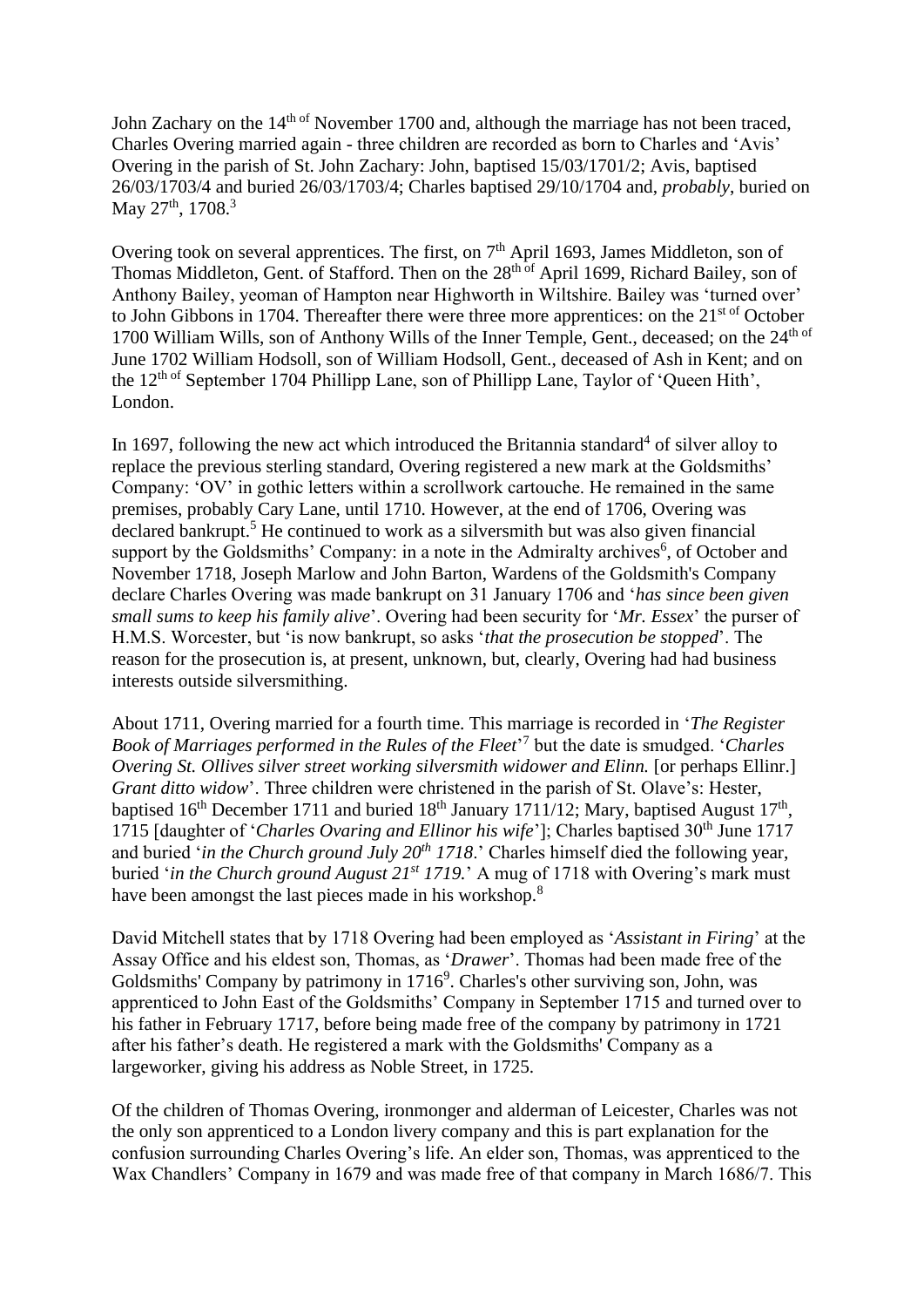Thomas may have been the father of Thomas Overing, a very successful scalemaker, who died in 1732. Thomas, Overing, scalemaker, was free of the Blacksmiths' Company and a Thomas Overing, son of Thomas, chandler of Whitechapel, deceased, was apprenticed to John Quart of the Blacksmiths' Company in 1709. '*On the 20th [*February 1731/2*], died suddenly of an Apoplectic Fit Mr. Thomas Overing, the most famous Scale-maker in the*  World, at his house in St. Bartholomew-lane behind the Royal-Exchange'.<sup>10</sup> Several children from the marriage of Thomas and Mary Overing were baptised between 1719 and 1731 in the parishes of St. Olave Silver Street and, later, St. Bartholomew by the Exchange.

Another son of Thomas, James, baptised in 1668 in Leicester, was apprenticed on the 2<sup>nd of</sup> January 1684, to Thomas Paynott of the Turners' Company. Although free of the Turners' Company, it is probable that his trade was that of a silversmith or silver case maker and that it was he who registered an incuse maker's mark with the Goldsmiths' Company in 1717, giving his address as Cary Lane. He married Hester Edmunds on the 8<sup>th of</sup> February 1690/1 at St. James's Duke's Place, when his brother, Charles, was sponsor. At least eight children were born from the marriage: Charles, baptised on the 27<sup>th</sup> January 1694/5 in St. Bride Fleet street; John ['*Jno*.'] baptised 28<sup>th</sup> April 1698 in St. Ann and St. Agnes with St. John Zachary, who was buried on the 5<sup>th</sup> May the same year; '*Samll*.' baptised 19<sup>th</sup> January 1699/1700, St. Ann and St. Agnes, and buried  $21<sup>st</sup>$  January the same year; Hester, baptised  $2<sup>nd</sup>$  January 1700/01 St. John Zachary; James, baptised 12th February 1701/2 St. John Zachary; William, baptised  $27<sup>th</sup>$  August 1704, St. John Zachary; Ann baptised  $7<sup>th</sup>$  July 1706, St. Ann and St. Agnes; another William, baptised 21<sup>st</sup> August St. John Zachary 1708 and buried 22<sup>nd</sup> December the same year.

James Overing paid Land tax for premises close to those of Charles in St. John Zachary from at least 1701. He died in 1727, his burial entered in the parish register of St. John Zachary on the 24th of September. '*Widow Overing*' is listed in the Land tax assessments for the following year. Neither of his sons outlived their father by many years but both followed him into the trade of a goldsmith. Charles was apprenticed to his father on the 1st of March 1709/10 and became free of the Turners' Company. He married Mrs. Elizabeth Ludlam of St. Dunstan Stepney at St. Michael Bassishaw on the 4<sup>th of</sup> August 1719. This marriage has been incorrectly supposed to be a marriage of Charles Overing, the silversmith, his uncle<sup>11</sup>. The marriage licence<sup>12</sup> reads as follows:

'*3 rd of August 1719. Which day appeared personally Charles Overing of the p'ish of St. John Zachary London Goldsmith aged above Twenty four yeares, and a Batchelor and alledged that he intendeth to marry with Mrs. Elizabeth Ludlam of the p'ish of St. Dunstan Stepney in the County of Middx. aged Twenty four yeares, a spinster*.....'

Charles junior had at least two children from the marriage with Elizabeth Ludlam: Elizabeth, baptised at St. Mary Abchurch on  $4<sup>th</sup>$  August 1726, and Charles, mentioned in his will [who in turn also became a freeman of the Turners' Company]. A Charles Overing was buried in the parish of St. Mary Islington on August 31<sup>st</sup>, 1731, and the will of Charles ['*Caroli*'] was proved on  $9<sup>th</sup>$  September the same year<sup>13</sup>. In the will he mentions four houses in Woods Close, Clerkenwell, which formed part of his late father's estate and to which he had title. He wished to transfer any right to those properties to his wife, Elizabeth, whilst she lived, and thereafter to his son, Charles. Richard Evans, Will. Sutton and Sarah Morse witnessed the will.